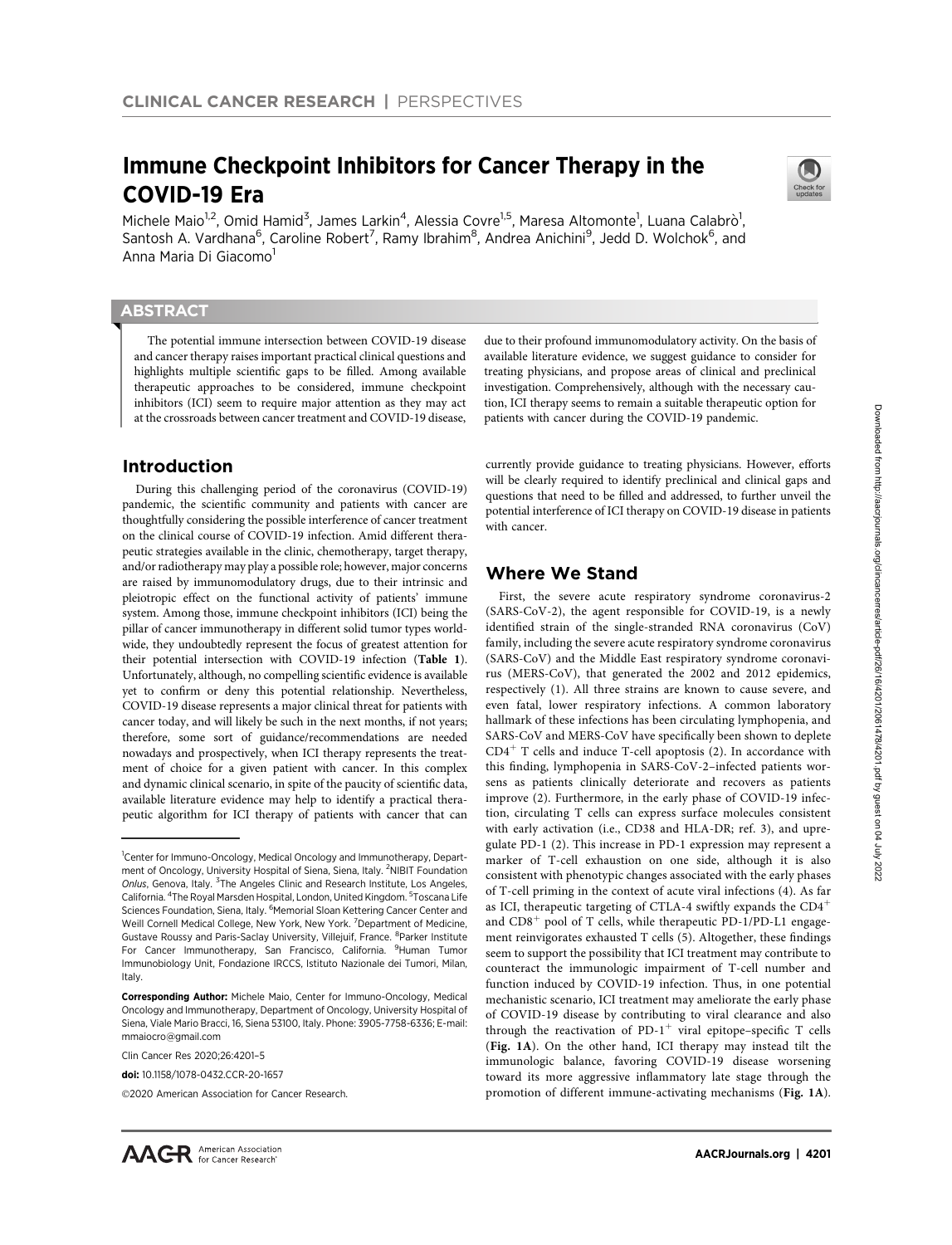### Translational Relevance

Infection by the severe acute respiratory syndrome coronavirus-2 (SARS-CoV-2) poses major challenges to patients with cancer and treating physicians due to the potential cross-interference of COVID-19 disease and cancer treatment with immune checkpoint inhibitors (ICI). In this specific context, literature is very limited, although available evidence can still help shed some light on the potential intersection between ICI therapy and SARS-CoV-2 infection. However, because the COVID-19 pandemic will likely represent a major concern also for the future, significant clinical and translational issues and questions will need to be addressed. Therefore, it seems useful to provide some practical guidance for today and to highlight research paths for the future.

A second piece of evidence derives from a large number of clinical trials, in which patients with solid and hematopoietic malignancies of different histologic types, and with a concomitant human immunodeficiency virus (HIV), hepatitis B virus (HBV), and/or hepatitis B virus (HCV) infection, were treated with ICI. Remarkably, toxicity and efficacy rates were reported to be similar to those observed in patients without viral infection, and viral reactivation was not observed (6, 7). Of note, similar results were observed in patients with advanced hepatocellular carcinoma with HCV or HBV infection who were receiving antiviral therapy (8). On the basis of these findings, ICI therapy was concluded to be safe and effective in patients with virally related or unrelated malignancies (6–8). Notably, alike SARS-CoV-2, HIV and HCV are RNA viruses (9).

A third piece of evidence concerns the potential contribution of ICI therapy on the systemic inflammatory response to SARS-CoV-2–associated pathology that characterizes the late stage of the disease. Indeed, higher levels of circulating IL6, produced mainly by innate immune cells in response to virally mediated Toll-like receptor activation, were identified in hospitalized subjects with a more severe COVID-19 disease course (10). Also ICI therapy can be associated with increased cytokine-mediated toxicity (11); however, this does not seem to represent a significant clinical issue because in the late, inflammatory stage of COVID-19 disease the therapeutic attention is fully paid on rescuing patients from the COVID-19– induced organ failures. Conversely, ICI-mediated cytokine release may rather represent a clinical issue in the early phase of SARS-CoV-2 infection, as it may worsen the morbidity and clinical course of COVID-19 disease, as discussed above. Even in this potential occurrence, treatment with the anti-IL6 tocilizumab may help as it has been reported to improve clinical symptoms related to COVID-19 disease (12).

## Present and Prospective Challenges

The retrospective evidence above and the considerations one can draw at present, seem to comprehensively point to a modest interference of ICI therapy on COVID-19 course; however, in the absence of robust clinical and laboratory data, caution must be taken in transposing these concepts "tout court" to our daily practice during the time of the COVID-19 pandemic. Adding complexity to this scenario is the generally unknown COVID-19 infection status of patients with cancer when initial therapeutic decisions are made or, even more challenging, when ICI therapy is ongoing (Fig. 2).

One could argue that to be on the safer side, chemotherapy could represent an alternative to ICI treatment. However, this quite "conservative" approach should be carefully balanced against the clinical benefit of chemotherapy compared with ICI, and toward its generally immunosuppressive activity that can be worsened when associated with radiotherapy. Furthermore, when target therapy can represent a valid alternative to ICI treatment, it could be a strategy to be pursued, although a limited percent of patients with cancer is suitable to targeted agents. The possible interference of these diverse therapeutic strategies in facilitating COVID-19 infection, or in worsening the course of disease in asymptomatic subjects who are unknown to be COVID-19 positive, remains to be fully unveiled. Answer to these questions will hopefully derive in the next months from the ongoing collections of large series of prospective data.

|  | Table 1. Immunotherapeutic agents approved by FDA and EMA. |
|--|------------------------------------------------------------|
|--|------------------------------------------------------------|

| <b>Tumor type</b>                 | ICI                                      | <b>Other immunotherapies</b> |
|-----------------------------------|------------------------------------------|------------------------------|
| Basal cell carcinoma              | PD <sub>1</sub>                          | Anti-TLR7                    |
| Bladder cancer                    | PD1. PD-L1                               | <b>BCG</b>                   |
| Cervical cancer                   | P <sub>D</sub> 1                         | <b>None</b>                  |
| Colorectal cancer                 | PD1, PD1+CTLA-4                          | None                         |
| Cutaneous squamous cell carcinoma | P <sub>D</sub> 1                         | Anti-TLR3                    |
| Gastroesophageal cancer           | P <sub>D</sub> 1                         | None                         |
| Hepatocellular carcinoma          | P <sub>D</sub> 1                         | None                         |
| Head and neck cancer              | PD1. PD1+CHT                             | <b>None</b>                  |
| Melanoma                          | PD1. CTLA-4. PD1+CTLA-4                  | IL2, IFN $\alpha$ -2b, T-VEC |
| Merkel cell carcinoma             | PD1. PD-L1                               | None                         |
| MSI-H or dMMR cancer              | P <sub>D</sub> 1                         | None                         |
| Non-small cell lung cancer        | PD1. PD-L1. PD1+CHT. PD-L1+CHT+anti-VEGF | None                         |
| Renal cell carcinoma              | PD1, PD1+CTLA-4, PD1/-L1+anti-VEGFR      | IL2                          |
| Small cell lung cancer            | PD1, PD-L1+CHT                           | None                         |
| Triple-negative breast cancer     | $PD-L1+CHT$                              | None                         |

Abbreviations: BCG, Bacillus Calmette-Guerin; CHT, chemotherapy; CTLA-4, cytotoxic T lymphocyte antigen-4; dMMR, mismatch repair-de ficient; EMA, European Medicines Agency; MSI-H, microsatellite instability-high; PD-1, programmed cell death protein 1; PD-L1, programmed death-ligand 1; TLR, Toll-like receptor; T-VEC, Talimogene laherparepvec.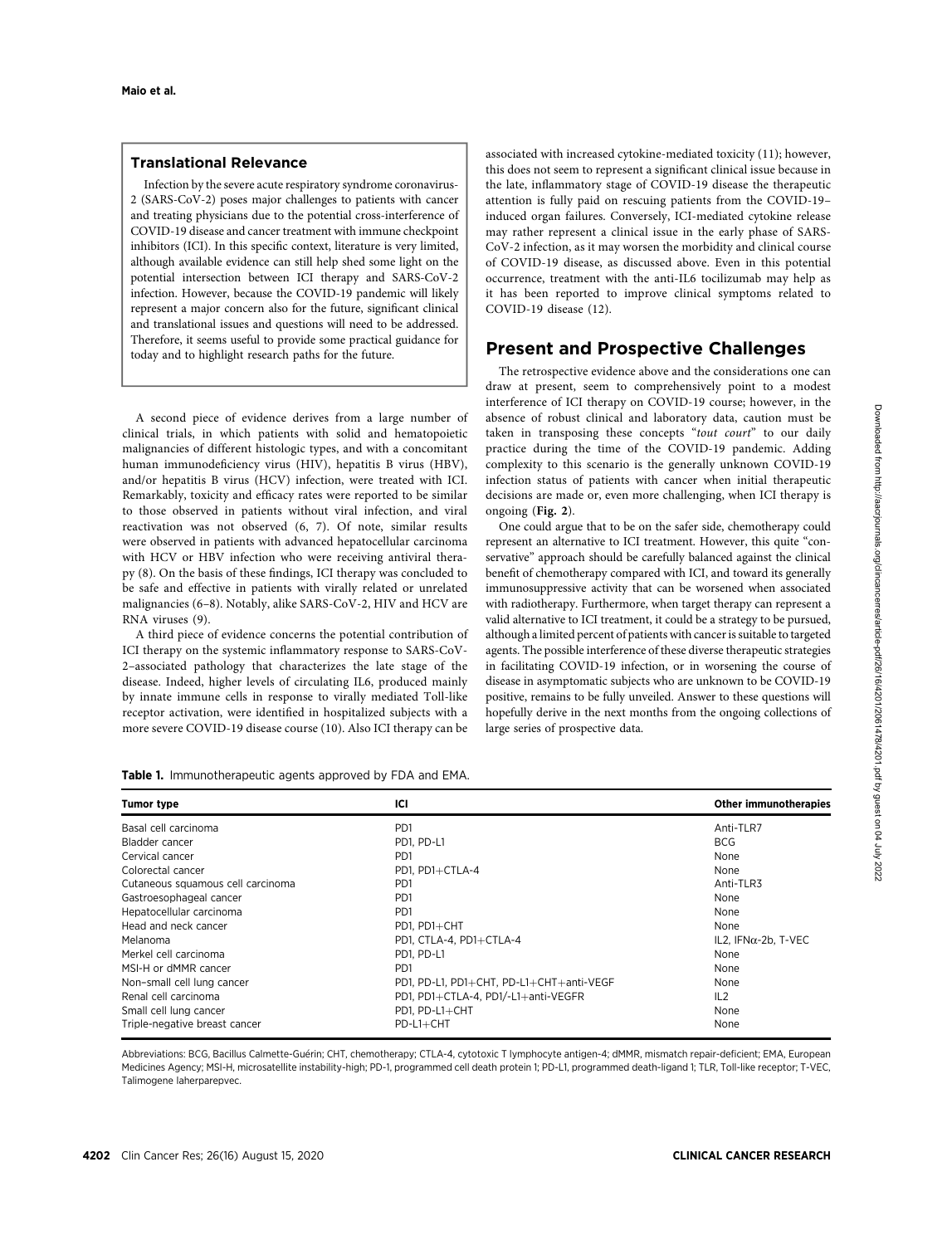

#### Figure 1

Landscapes of potential intersection between ICI therapy and COVID-19 disease in patients with cancer. A, Cancer immunotherapy by ICIs in patients infected by SARS-COV-2 could potentially impact on clinical evolution of COVID-19 disease. In the instance of PD-1/PD-L1 axis blockade, PD-1<sup>+</sup> viral epitope-specific T cells may be functionally reactivated and TNF $\alpha$  production by such T cells could be boosted. This may lead to two opposite consequences: promotion of regulatory T-cell (Treg) activation; exacerbation of cytokine storm, rather than increasing viral clearance and possibly inducing direct antiviral effect by TNFa. B, Antitumor activity of ICI may be skewed in opposite directions by systemic immunologic changes due to COVID-19: SARS-COV-2–induced lymphopenia and cytokine storm could negatively impact, respectively, on the magnitude of the peripheral pool of preexhausted tumor-specific T cells and compromise the function of tumor-specific T cells; however, opposite effects cannot be ruled out, such as enhanced migration of T cells to tissues that are at the same sites of infection and of cancer growth (e.g., the lung in patients with non-small cell lung cancer treated with ICI) or TNFa-mediated promotion of APC-T cross-talk and T-cell function.

It is undoubtful that ICIs represent the ever-growing therapeutic strategy in different cancer types, in which they have received approval by regulatory agencies worldwide (Table 1); these increasing clinical successes make ICIs a field with the most investigated anticancer drugs, either alone or in novel combinations/sequences (13). Against this background, a further significant practical impact that COVID-19 pandemic is undoubtedly having in our referral institutions, as well as in major centers worldwide having a strong focus on clinical research, is the current pause of the very large majority of ongoing and novel ICIbased clinical trials. This adds up to the redirection, also at the expense



#### Figure 2

Current and prospective scenarios of ICI therapy in patients with cancer during the COVID-19 era.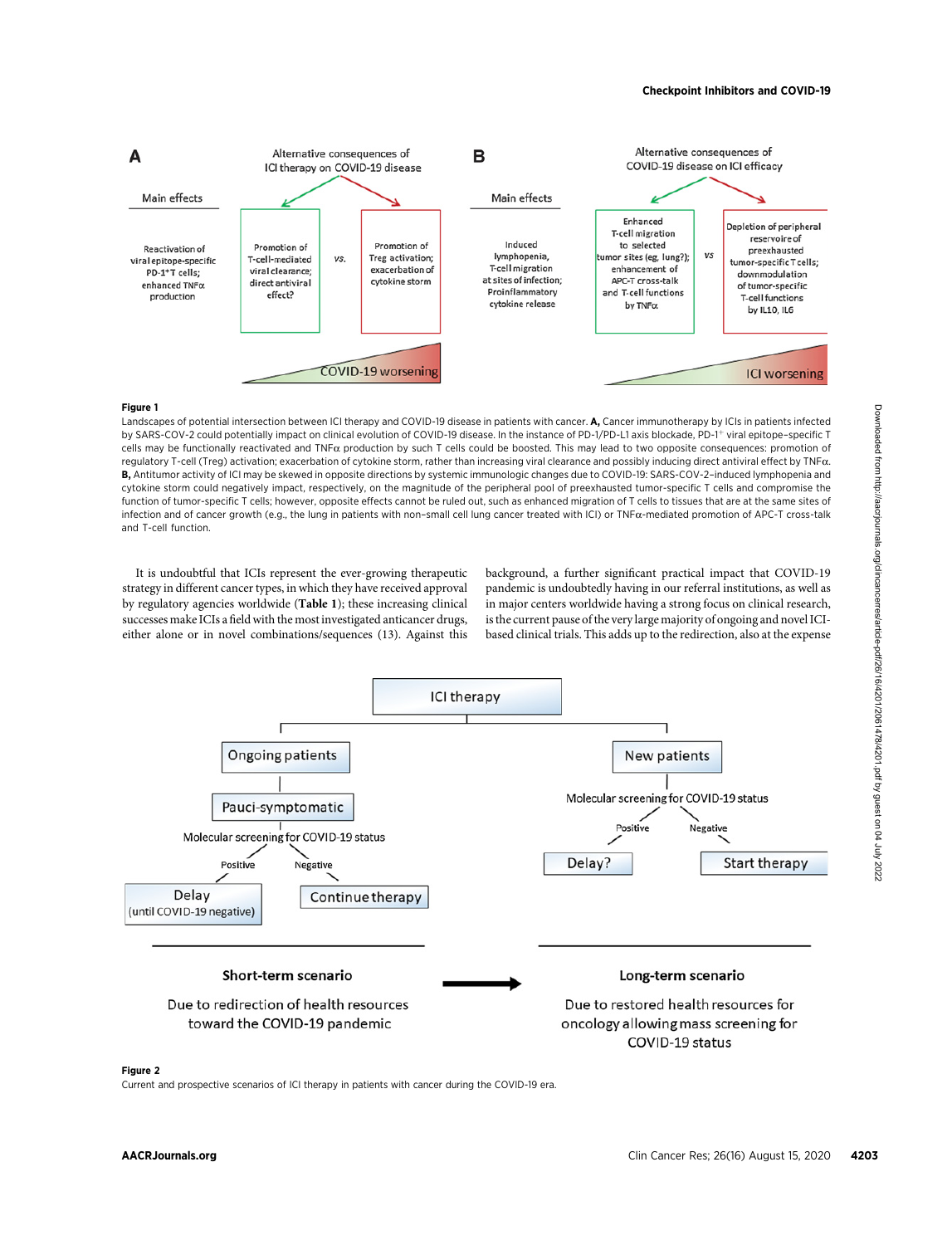of oncology, of health resources toward COVID-19 disease. As a comprehensive consequence, at the moment patients with cancer cannot receive treatment with novel medicines and new therapeutic combinations, which may give them more hope for cure or improved survival, as compared with standard therapies.

Thus, what can be suggested nowadays from a practical standpoint regarding ICI therapy and COVID-19 infection based on the available evidence?

From a clinical viewpoint, when ICI treatment represents the therapy of choice, it seems neither reasonable to deny it to patients with cancer nor to interrupt its administration fearing COVID-19 infection. However, closer monitoring of ICI-treated patients should be strongly recommended because of the potential development of ICI-related pneumonitis, where treatment is definitively different as compared with COVID-19 infection (14). Individual discussions with patients weighing the risk and benefit of combination versus single-agent ICI are critical given the more frequent need for immune suppression to treat toxicity with combination therapy. Elderly patients with cancer being at higher risk to develop severe COVID-19 disease, the decisions with ICI in combination should be much more judicious in this population. Furthermore, the use of ICI in adjuvant settings, which already incorporates a challenging discussion of the possibility of long-term toxicity in potentially cured patients is now even more important. In addition, screening for COVID-19 disease before ICI therapy is strongly recommended to minimize the risk of activating treatment in SARS-CoV-2–infected asymptomatic patients. Consistently, patients who develop symptoms that recall COVID-19 disease during ICI therapy should be swiftly screened for SARS-CoV-2 infection (Fig. 2). This strategy seems to become an increasingly feasible approach due to the availability of rapid molecular and serologic mass screening tests, and to the growing perception of the health providers that cancer is here to stay, even during the COVID-19 pandemic, and that significant resources cannot be diverted from cancer care (Fig. 2). On the basis of the considerations above, and from very initial observations reporting a positive outcome of COVID-19 disease in the course of ICI therapy (15), it seems reasonable to suggest/envisage a short-term therapeutic algorithm for ICI therapy during the COVID-19 pandemic, to help physicians in the decisions they are called to make every day (Fig. 2). However, it is imperative for the oncology community to collect prospective data on the COVID-19 status in as much as possible ICI-treated patients with cancer, also because the pandemic will not be unfortunately over for the next months to come. This will allow to interrogate in-depth the clinical intersection between ICI therapy and SARS-CoV-2 infection, building a long-term therapeutic algorithm for patients with cancer that will be most likely needed because of the forecasted persistence of COVID-19 disease worldwide (Fig. 2).

From a preclinical viewpoint, it seems crucial that prospective studies are designed to unveil the potential intersection of ICI therapy and SARS-COV-2 infection in the early phase of COVID-19 disease, when ICI treatment represents an unquestionable and challenging need for patients with cancer. These studies should be aimed at validating the retrospective evidence pointing to a modest interference of ICI therapy on the course of COVID-19 disease (Fig. 1A).

On the other hand, the possible effect of SARS-COV-2 infection on ICI-mediated antitumor immunity cannot be ruled out. Therefore, studies should also be designed to investigate the potential skewing effects of COVID-19 disease on all aspects of the cancer immunity cycle. This includes understanding how SARS-COV-2 infection impacts the functional differentiation of circulating and tumorassociated T cells in patients with cancer, on the structure of the tumor immune contexture, on the profile of crucial chemokines that recruit distinct immune cell subsets at tumor site, and on the spectrum of proinflammatory cytokines comodulated by COVID-19 and ICI (Fig. 1B).

### Conclusions

Although with the necessary caution, it seems reasonable to suggest that ICI therapy should not in principle be currently excluded as a therapeutic option for patients with cancer in the COVID-19 era. Thoughtful discussions within the oncology community and with patients are anyway more important than ever. Filling clinical and preclinical gaps will be mandatory to provide strong evidence-based therapeutic guidance and mechanistic insights on the possible immune intersection between COVID-19 disease and cancer therapy.

#### Disclosure of Potential Conflicts of Interest

M. Maio reports grants from FONDAZIONE AIRC (5 per Mille 2018 - ID 21073 program) during the conduct of the study as well as other from Roche (consultant and/or advisor), Bristol-Myers Squibb (consultant and/or advisor), Merck Sharp Dohme (consultant and/or advisor), Incyte (consultant and/or advisor), Astra Zeneca (consultant and/or advisor), GlaxoSmithKline (consultant and/or advisor), and Merck Serono (consultant and/or advisor) outside the submitted work. O. Hamid reports personal fees from Array, Bristol-Myers Squibb, Novartis, Sanofi (speaker bureau), Aduro, Akeso, Amgen, Beigene, Genentech, GlaxoSmithKline, Immunocore, Incyte, Janssen, Merck, NextCure, Seattle Genetics, Tempus, Zelluna (consulting/advisory boards), and other from Arcus, Aduro, Akeso, Amgen, Array, Bristol-Myers Squibb, CytomX, Exelixis, Genentech, GlaxoSmithKline, Immunocore, Incyte, Iovance, Merck, Moderna, Merck Serono, NextCure, Novartis, Sanofi, Seattle Genetics, Torque, and Zelluna (contracted research for institution) during the conduct of the study. J. Larkin reports grants and personal fees from Achilles Therapeutics (consultancy and research), Bristol-Myers Squibb (consultancy and research), Merck Sharp Dohme (consultancy and research), Nektar (consultancy and research), Novartis (consultancy and research), and Immunocore (consultancy and research); personal fees from AstraZeneca (consultancy), Boston Biomedical (consultancy), Eisai (consultancy), EUSA Pharma (consultancy), GlaxoSmithKline (consultancy), Ipsen (consultancy), Incyte (consultancy), iOnctura (consultancy), Kymab (consultancy), Merck Sorono (consultancy), Pierre Fabre (consultancy), Secarna (consultancy), Vitaccess (consultancy), and Covance (consultancy); grants and personal fees from Pfizer (consultancy and research) and Roche (consultancy and research); and grants from Aveo (consultancy) and Pharmacyclics (consultancy) outside the submitted work. L. Calabrò reports other from Bristol-Myers Squibb (advisor or consultant) during the conduct of the study as well as personal fees and other from Merck Sharp Dohme (advisor or consultant) outside the submitted work. S.A. Vardhana reports personal fees from Immunai and ADC Therapeutics outside the submitted work. C. Robert reports personal fees from Roche (advisory board participation), Bristol-Myers Squibb (advisory board participation), Merck Sharp Dohme (advisory board participation), Sanofi (advisory board participation), and Pierre Fabre (advisory board participation) during the conduct of the study. R. Ibrahim reports personal fees from Arcus (SAB member), Harpoon (SAB member), Surface (board of directors), and Bit Bio (consultant), and other from ImaginAb (noncompensated SAB) outside the submitted work. A. Anichini reports grants and personal fees from Bristol-Myers Squibb (grant support and speaker fees) outside the submitted work. J.D. Wolchok reports grants and nonfinancial support from Bristol-Myers Squibb (consultant), and MedImmune/AstraZeneca (consultant), nonfinancial support from Merck (consultant), and grants from Genentech during the conduct of the study as well as nonfinancial support from Tizona Therapeutics (equity), Adaptive Biotechnologies (equity), Imvaq (consultant & equity), Beigene (equity), Linneaus (equity), Arsenal IO (consultant & equity), and Apricity (consultant & equity) outside the submitted work as well as a patent for Xenogeneic DNA Vaccines licensed and with royalties paid from Meriel, a patent for Myeloid-derived suppressor cell (MDSC) as licensed and with royalties paid from Serometrix, a patent for Anti-PD1 Antibody licensed to Agenus, a patent for Anti-CTLA4 antibodies licensed to Agenus, a patent for Anti-GITR antibodies and methods of use thereof issued to Agenus/Incyte, a patent for Alphavirus replicon particles expressing issued to Memorial Sloan Kettering, a patent for Newcastle Disease viruses for Cancer Therapy